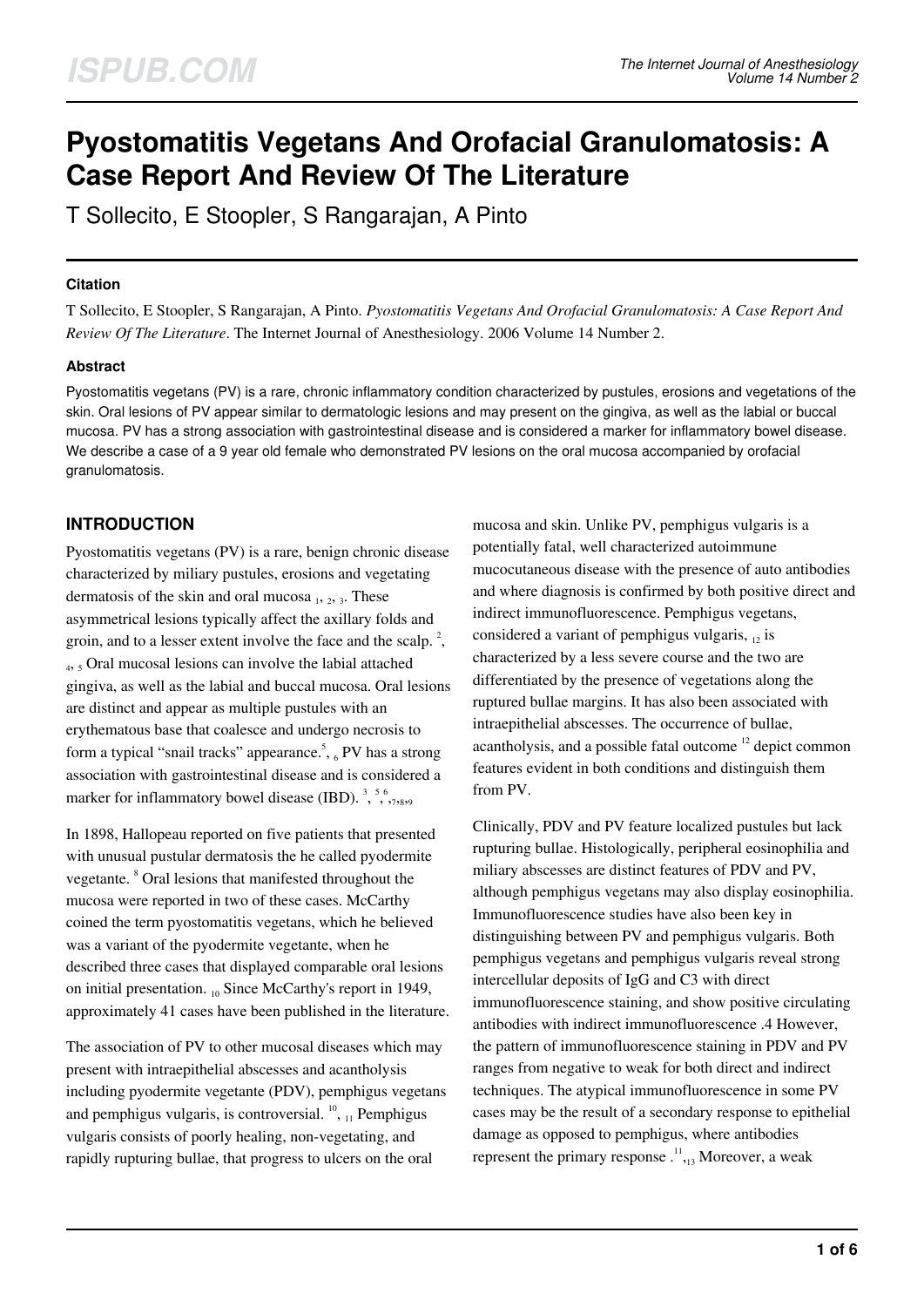response to immunofluorescence from a diagnostic viewpoint does not exclude a diagnosis of PDV or PV especially when typical and histologic findings are present.

With a given diagnosis of PV, other reactive cutaneous and oral lesions may be evident in association with IBD such as erythema nodosum, pyoderma gangrenosum and aphthous stomatitis. $_{14,15,16}$  The first two occur only on the skin and the latter is characterized by a dense neutrophil infiltrate. The IBD can be sometimes diagnosed as Crohn's disease. Crohn's disease is a granulomatous disorder than can present with oral lesions.<sub>17,18,19</sub>

We present a case of a young girl with pyostomatitits vegetans, who later developed unspecified orofacial granulomatous disease, which has not been diagnosed as Crohn's disease.

## **CASE REPORT**

A 9 year old girl presented to the Oral Medicine practice at the Hospital of the University of Pennsylvania with a complaint of oral ulcers and sores in her mouth. The sores had been present approximately for 6 months prior to consultation. She reported that they began shortly after orthodontic braces were placed on her upper teeth. At that time she recalled a sore which her mother described as an ulcer, approximately 6 mm in diameter, and appearing as "crater-like" in the roof of her mouth. The patient reports that the ulcer slowly resolved over a period of multiple weeks. At that time she was seen by multiple practitioners, including a family practitioner, a pediatric otorhinolaryngologist, a general dentist, and a periodontist. A biopsy of the tissue was obtained, reporting granulation tissue with masses of neutrophils. Additionally, the specimen was thought to have a remanant of a purulent exudate. The lesion was inflammatory in nature as there was no evidence at that time of a malignancy.

The patient was treated with multiple palliative agents as well as various antibiotics. Additionally, the patient was prescribed an anti-inflammatory oral paste used to treat major aphthous ulcers. A routine blood test taken at the time of the biopsy noted a mildly elevated sedimentation rate at 22 as well as a normal total white blood count; however, she was noted to have an elevated eosinophilic count of 11%. The patient persisted with lesions for another 2 months then consulted our service.

On presentation, she denied any significant past medical problems. She reported that she had a tonsillectomy, at age 5. Her family history was not significant for autoimmune or

inflammatory disease, and her social history was not significant. Her detailed review of systems was not significant for nausea, vomiting, diarrhea or melena. She had no eye or skin lesions. Additionally, she did not have any significant odynophagia or dysphagia; however, when the oral lesions were present, and she had oral pain.

Her medications upon presentation were penicillin prescribed to help treat one of her oral ulcers. She had no known drug allergies.

Upon clinical evaluation the patient had a 1-2 cm firm movable right buccal lymph node as well as "shotty" submandibular and anterior cervical lymphadenopathy, bilaterally. In addition, the patient had multiple intact pustules in her soft palate (figure 1). Her dentition was intact and there were no other oral mucosal lesions. She had no thyromegaly and her salivary glands were free flowing. The skin of her face was normal, and her eyes were without injection.

## **Figure 1**

Figure 1. Clinical appearance at time of presentation. Note intact pustules in the soft palate.



At time of presentation our differential diagnosis included pyostomatitis vegetans, as well as recurrent aphthous stomatitis. A complete blood count was taken which revealed a normal hematologic exam except for an increase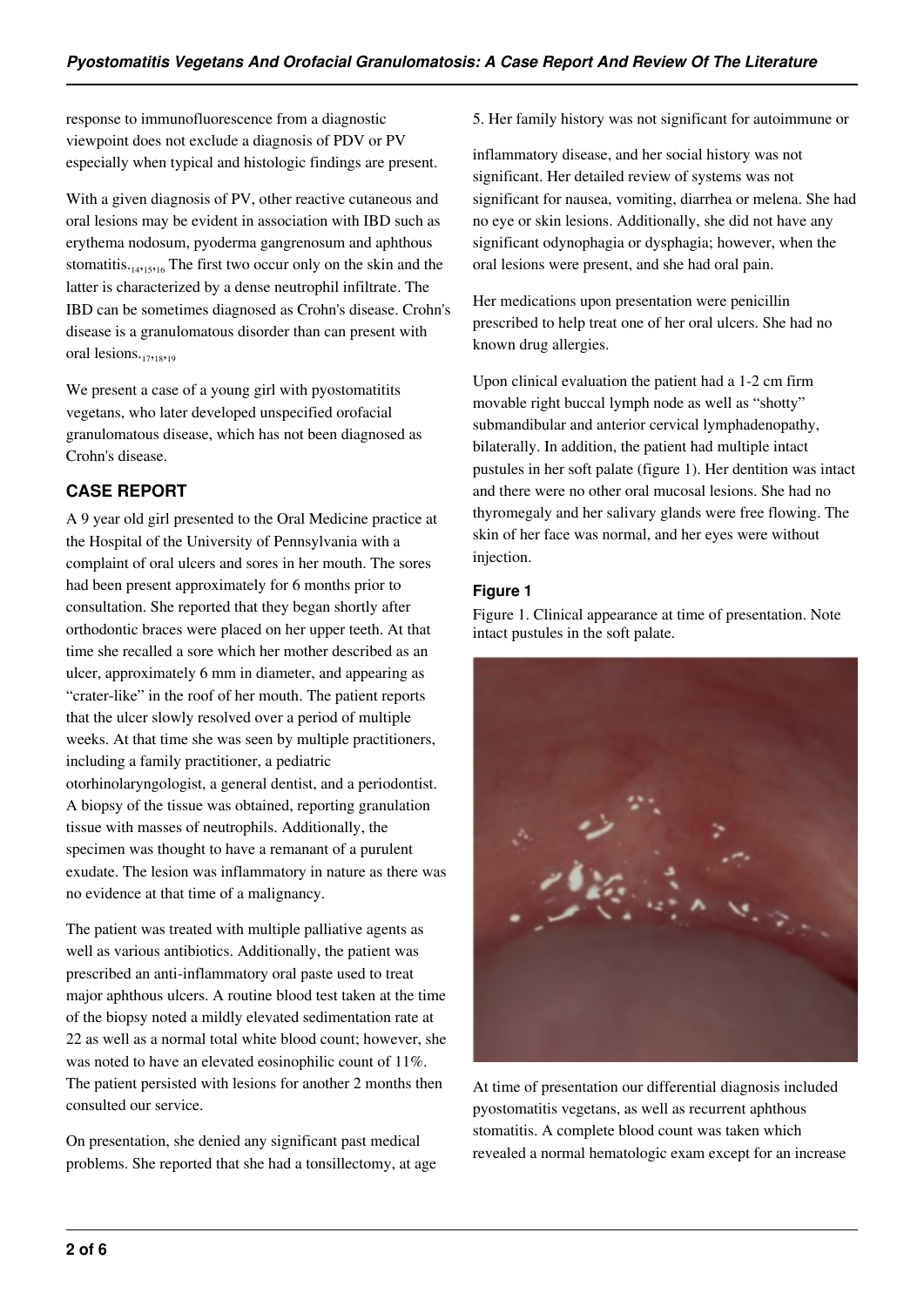in the percentage of eosinophils at 8.5% (normal: 2.4%). Serum chemistry and liver function tests were normal. Given the association of aphthous stomatitis and hematologic deficiencies, vitamin B12, folate, iron as well as ferritin levels were drawn and noted to be normal. An antinuclear antibody titer was noted to be positive at 1:320 (normal: 1:160) and the pattern was diffuse, while it was centromere negative. Her erythrocyte sedimentation rate (ESR) was normal at 21mm (normal range: 0-25mm).

It was at this time that further sectioning was requested on the initial specimen as well as additional staining including stains for fungal elements and PAS staining. A deeper section revealed that the patient had non-caseating granulomatous inflammation.

PAS stains for fungus and for acid fast bacteria were negative. Foreign material was not observed.

The patient was given a presumptive diagnosis of pyostomatitis vegetans associated with orofacial granulomatosis. An MRI of her neck was ordered, and the masses in her buccal space, submandibular and neck area were in fact, reported to be reactive lymphadenopathy.

Given the positive biopsy of granulomatous inflammation, an antineutrophil cytoplasmic antibody screening test (ANCA) and an angiotensin converting enzyme (ACE) level was ordered. An assay to rule out chronic granulomatous disease of childhood (Dichlorofluoroscein – DCF assay) was also performed The ACE level and DCF assay were reported normal. The ANCA was positive with a perinuclear pattern (p-ANCA) and hence supported a diagnosis of ulcerative colitis (UC). An UC specificity test (Prometheus Lab's Proprietary UC Specificity Test- San Diego, CA) revealed that the p-ANCA pattern was eliminated when treated with deoxyribonuclease (Dnase) suggesting a high probability  $(>70\%)$  of UC. <sub>20221</sub>, 22, 23, 24

The patient was referred to the gastroenterology service, where a colonoscopy was performed. The colonoscopy revealed no significant findings. Multiple sections of tissue were sampled from various areas in the patient's large bowel. The lymph node on the patient's face was increasing in size and now pointing to the skin surface. An open biopsy of the tissue also revealed granulomatous inflammation. Special stains including acid fast, AFB, PAS, Spiner and GMS were all interpreted as negative. A detailed GI evaluation was concomitantly pursued including an upper GI series with a small bowel follow through. There was no evidence of small

bowel folding or thickening which might be suggestive of Crohn's disease. There were, however, small nodules in the terminal ileum suggestive of extensive lymphoid hyperplasia. This finding raised the possibility of early inflammatory bowel changes.

At this time the patient is being monitored for the development of IBD or Crohn's disease in association with her pyostomatitis vegetans.

## **DISCUSSION**

Pyostomatitis vegetans is a rare, chronic inflammatory condition that is thought to be the oral mucosal counterpart of PDV, which affects the dermis. It can manifest in all age groups with a male to female ratio of approximately 2:3. Cutaneous lesions are asymmetrical, crusted, erythematous papulopustules that extend peripherally and coalesce to form large vegetating plaques.  $3, 4, 4$ <sub>25</sub> These lesions commonly manifest in the axillary folds, groin and scalp areas, and to a lesser extend involve the face, trunk and distal extremities. Skin lesions may appear concurrently with oral lesions. Oral lesions are characterized by multiple white to yellow pustules, with an erythematous and thickened mucosa that often ruptures, resulting in ulceration and erosions. The oral mucosa may have a granular morphology but vegetating pustules undergo degeneration, ulceration and suppuration, leading to a folded, fissured "snail track" appearance. The labial attached gingiva, buccal and labial mucosa, hard and soft palate, vestibule and tonsillar regions re most frequent affected. 9 The floor of the mouth and tongue are usually spared the filliform and fungiform lingual papillae may be atrophic.  $_{26}$  Patients usually only experience mild tenderness or discomfort despite extensive involvement of the oral tissues.

Peripheral eosinophilia can aid in diagnosis and has been reported in 90% of the cases.  $\frac{11}{11}$  Eosinophilia can be higher than 20% on a differential white blood cell count. A search for infectious etiology has persistently yielded negative results, as bacterial, viral and fungal culturing consistently reveal normal oral flora.

Histological examination of the oral lesions demonstrate characteristic features of intraepithelial and/or subepithelial miliary abscesses containing numerous eosinophilia in the earlier stages and subsequently an increasing lymphocytic infiltrate with less eosinophilia as lesions mature. The underlying lamina propria is usually populated with a dense mixed inflammatory infiltrate containing eosinophils, neutrophils, lymphocytes and plasma cells. Acanthosis,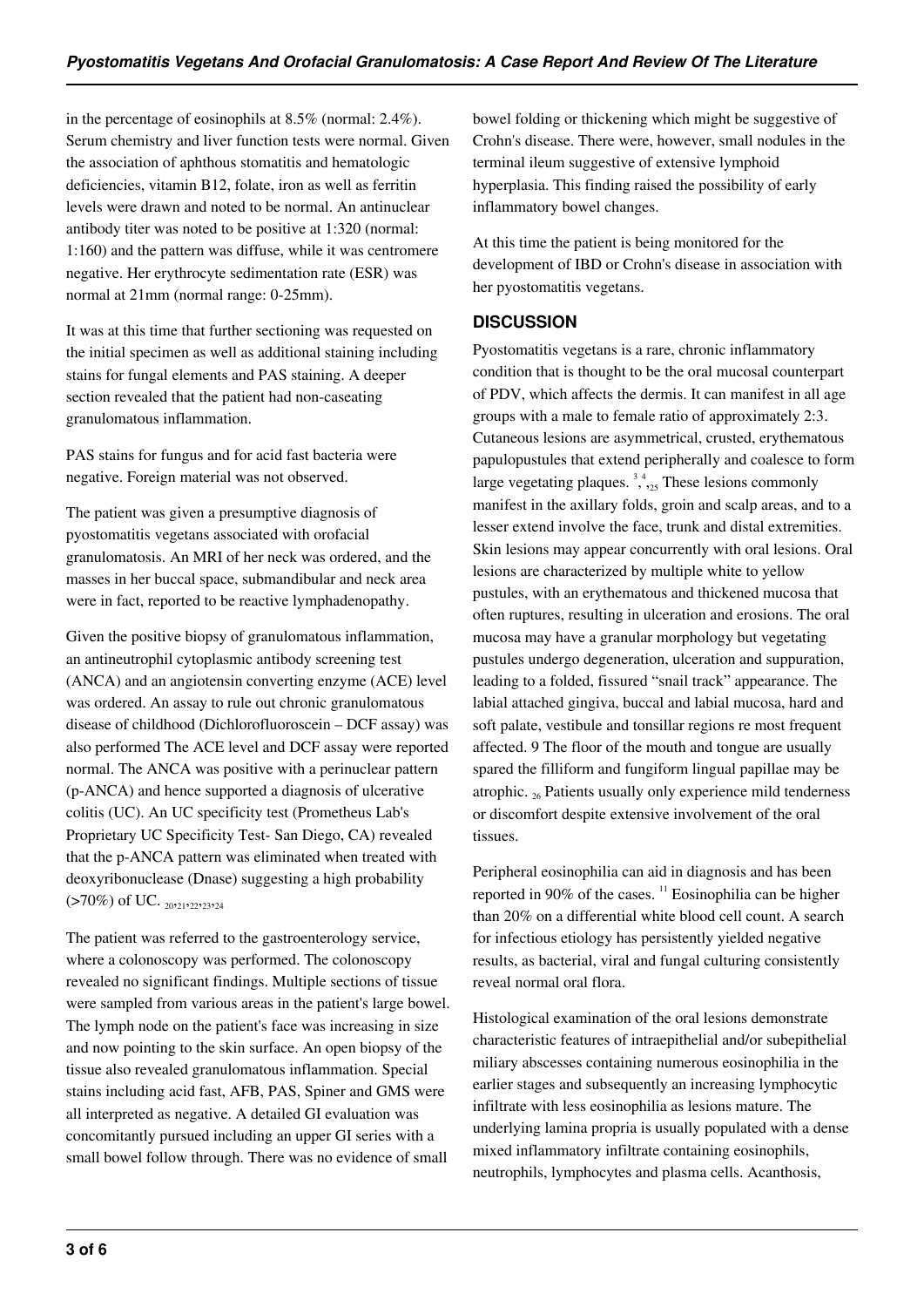hyperkeratosis and areas of intraepithelial dissociation are evident but acantholysis is not a primary feature.<sup>25</sup>

Skin lesions of PDV can appear shortly after or prior to the occurrence of oral PV lesions. Moreover, the clinical progression of PDV and PV follows the activity of inflammatory bowel disease (IBD), namely ulcerative colitis and Crohn's disease, by months to years 3 and the severity of the oral lesions can mirror the activity of IBD.  $^{18}$  Of the 41 cases described in the literature since McCarthy's publication, 32 cases have been associated with IBD, mainly ulcerative colitis. Although PV is a highly specific marker for IBD, their relationship is not absolute. <sup>9</sup> Gastrointestinal disorders sometimes present with very subtle symptoms and may remain undetected unless a thorough gastrointestinal examination is performed. Forman, in 1965, advocated that all patients diagnosed with PV should follow up with a complete gastrointestinal workup. Additionally, Philpot et al <sup>6</sup> reported a possible link between PV and hepatic disease. Approximately 21% of all PV cases have had some type of liver dysfunction and suspected PV cases should be evaluated for hepatic disorders. <sup>6</sup>

Ficarra et al <sup>17</sup> documented a case in which PV associated with oral CD was caused by malabsorption of zinc. They reported the only case of PV and oral Crohn's disease associated with zinc malabsorption that contributed to both the pathogenesis of PV and to the clinical findings. The clinical manifestations in this case regressed after the administration of zinc supplements.

Management of PV is often based on treating the underlying gastrointestinal disease via diet modifications, psychotherapy<sup>9</sup> and the administration of systemic agents such as antispasmodics, antibiotics, sulfalazine, corticosteroids, azathioprine and dapsone. Surgical treatment in severe cases IBD involves total colectomy and has resulted in permanent remission of symptoms.<sup>56</sup>

The oral lesions can be managed with local therapies utilizing antiseptic mouthwashes such as chlorhexidine or topical corticosteroids such as triamcinolone acetonide paste of betamethasone mouthwash. <sup>17</sup> However, topical steroid therapy has limited success and complete resolution of the lesions usually requires the administration of systemic steroids such as prednisolone. A regimen of moderate to high doses of corticosteroids is very efficient in resolving lesions and efforts to taper patients off such therapy often results in exacerbations. Dapsone has been effectively employed as a second line agent to control a relapse when

steroid therapy has been halted or tapered down. Unfortunately, dapsone's utility is limited by its side effects, which include hemolytic anemia, hepatitis, agranulocytosis, and the possibility of a drug mediated allergic reaction.<sup>5</sup>

Strategic treatment initially consists of steroid therapy that is directed toward resolving and controlling lesions. Subsequently, a secondary agent is used that permits the gradual decrease of the steroids while maintaining resolution. Other second line agents include azathioprine and sulfamethoxypyridiazine that can be used for their steroid sparing effect. Sulfamethoxypyridiazine has the advantage of being both effective and less apt to produce the side effects, namely erythema multiforme and hemolytic anemia. 11

In contrast, azathioprine is only minimally effective and is associated with the risk of bone marrow suppression and hepatotoxicity.<sup>3</sup> Moreover, the patients on second line therapy must be regularly monitored with the use of complete blood counts and liver function tests to detect any adverse side effects.

## **CONCLUSION**

Pyostomatitis vegetans has been described in association with PDV. Few cases, however, have described only oral manifestations. The suggested relationship between PV and IBD has also been a subject of controversy. We present a case where PV accompanies orofacial granulomatosis and where only minimal inflammatory changes suggesting IBD have been detected.

## **CORRESPONDENCE TO**

Thomas P. Sollecito D.M.D. Department of Oral Medicine University of Pennsylvania School of Dental Medicine 240 South 40th Street Philadelphia PA 19104 Phone: 215.898.2048 Fax: 215.573.7853 Email: tps@pobox.upenn.edu

#### **References**

1. Soriano ML, Martinez N, Grilli R, Farina MC, Martin L, Requena L. Pyodermatitis-pyostomatitis vegetans. Oral Surg Oral Med Oral Pathol 1999; 87: 322-326. 2. Hagan AHO, Irvine AD, Allen GE, Walsh M. Pyodermatitis-pyostomatitis vegetans: evidence of an entirely new mucosal variant. Br J Dermatol 1998; 139: 552-553. 3. Healy CM, Farthing PM, Williams DM. Pyostomatitis vegetans and associated systemic disease. Oral Surg Oral Med Oral Pathol 1994; 78: 323-328. 4. Mehravaran M, Kemeny L, Husz S, Korom I, Kiss M, Dobozy A. Pyodermatitis-pyostomatitis vegetans. Br J Dermatol 1997; 137: 266-269.

5. VanHale Hm, Rogers RS, Zone JJ, Greip p PR.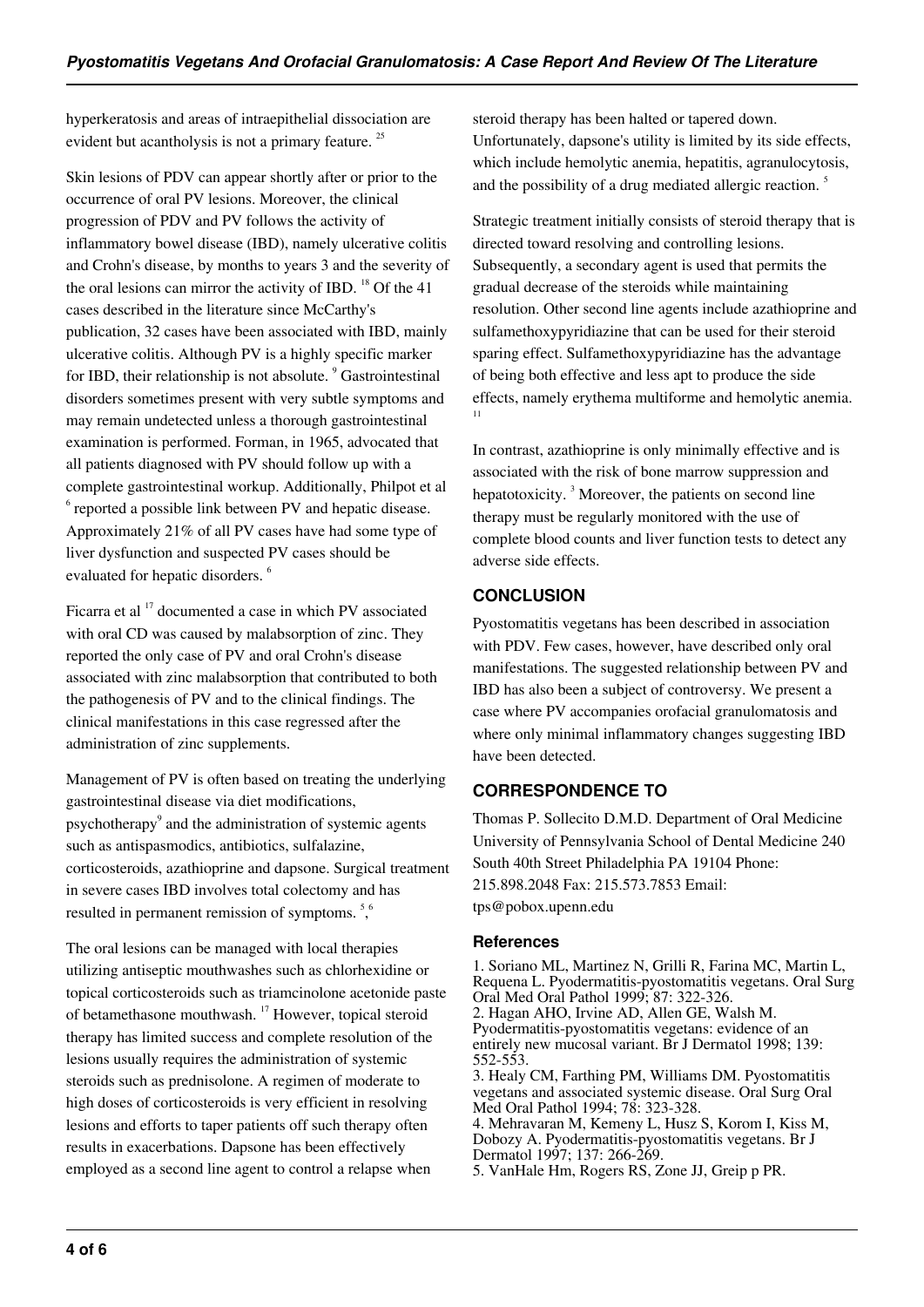Pyostomatitis vegetans. Arch Dermatol 1985; 121: 94-98. 6. Philpot CH, Elewski BE, Banwell JG, Gramlich T. Pyostomatitis vegetans and primary sclerosing cholangitis: markers of inflammatory bowel disease. Gastroentrol 1992; 103: 668-674.

7. Calobrisi SD, Mutasim DF, McDonald JS. Pyostomatitis vegetans associated with ulcerative colitis. Oral Surg Oral Med Oral Pathol 1995; 79: 452-454.

8. Storwick GS, Prihoda MB, Fulton RJ, Wood WS. Pyodermatitis-pyostomatitis vegetans: A specific marker for inflammatory bowel disease. J Am Acad Dermatol 1994; 31: 336-341.

9. Chaudhry SI, Philpot NS, Odell EW, Challacombe SJ, Shirlaw PJ. Pyostomatitis vegetans associated with asymptomatic ulcerative colitis. Oral Sur Oral Med Oral Pathol 1999; 87: 327-30.

10. McCarthy P. Pyostomatitis vegetans: report of three cases. Arch Dermatol Syph 1949; 60: 750-764.

11. Thornhill MH, Zakrzewska JM, Gilkes JJH.

Pyostomatitis vegetans: report of three cases and review of the literature. J Oral Pathol Med 1992; 21: 128-133. 12. Hansen LS, Silverman S, Daniels T. The differential diagnosis of pyostomatitis vegetans and its relation to bowel disease. Oral Surg Oral Med Oral Pathol 1983; 55: 362-373. 13. Neville BW, Laden SA, Smith SE, Denton WT, Maize JC. Pyostomatitis vegetans. Am J Dermatopathol 1985; 7: 69-77.

14. Gregory B, Ho VC. Cutaneous manifestations of gastrointestinal disorders. Part II. J Am Acad Dermatol 1992; 26: 371-383.

15. Khorshid SM, Beynon HLC, Rustin MHA. Lupus erythematosus vegetans. Br J Dermatol 1999; 141: 893-896. 16. Brinkmeier T, Frosch P. Pyodermatitis-pyostomatitis vegetans: A clinical course of two decades with response to cyclosporine and low-dose prednisolone. Acta Derm

Venereol 2001; 81: 134-136.

17. Ficarra G, Cicchi P, Amorosi A, Piluso S. Oral Crohn's disease and pyostomatitis vegetans. Oral Surg Oral Med Oral Pathol 1993; 75: 220-224.

18. Al-Rimawi HS, Hammad MM, Raweily EA, Hammad HM. Pyostomatitis vegetans in childhood. Eur J Pediatr 1998; 157: 402-405.

19. Chan SWY, Scully C, Prime SS, Evenson J. Pyostomatitis vegetans: Oral manifestations of ulcerative colitis. Oral Surg Oral Med Oral Pathol 1991; 72: 689-692. 20. Saxon A. Shanahan F. Landers C. Ganz T. Targan S. A distinct subset of antineutrophil cytoplasmic antibodies is associated with inflammatory bowel disease. J of Allergy & Clin Immunol 1990; 86: 202-210.

21. Billing P. Tahir S. Calfin B. Gagne G. Cobb L. Targan S. Vidrich A. Nuclear localization of the antigen detected by ulcerative colitis-associated perinuclear antineutrophil cytoplasmic antibodies. Am J of Pathol 1995; 147: 979-987. 22. Vidrich A. Lee J. James E. Cobb L. Targan S. Segregation of pANCA antigenic recognition by DNase treatment of neutrophils: ulcerative colitis, type 1 autoimmune hepatitis, and primary sclerosing cholangitis. J of Clin Immunol 1995; 15: 293-299.

23. Dubinsky MC. Ofman JJ. Urman M. Targan SR. Seidman EG. Clinical utility of serodiagnostic testing in suspected pediatric inflammatory bowel disease. Am J of Gastroenterol 2001; 96: 758-765.

24. Sendid B, Colombel JF, Jacquinot PM, Faille C, Fruit J, Cortot A, Lucidarme D, Camus D, Poulain D. Specific antibody response to oligomannosidic epitopes in Crohn's disease. Clini Diag Lab Immunol 1996; 3 :219-226. 25. Ballo FS, Camisa C, Allen CM. Pyostomatitis vegetans. J Am Acad Dermatol 1989; 21: 381-383. 26. Cataldo E, Covina Mc, Tesone PE. Pyostomatitis

vegetans. Oral Surg Oral Med Oral Pathol 1981; 52: 172-177.